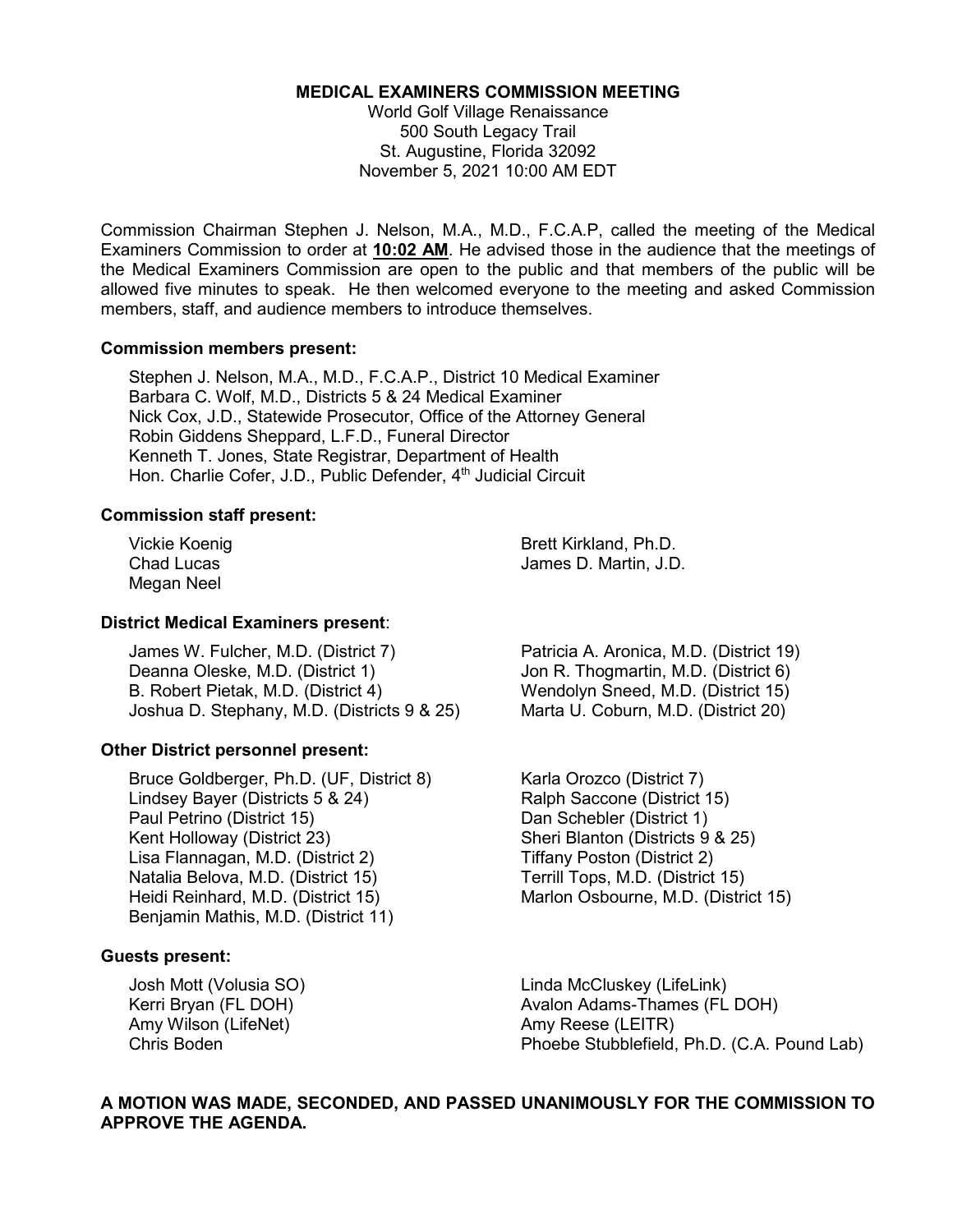### **A MOTION WAS MADE, SECONDED, AND PASSED UNANIMOUSLY FOR THE COMMISSION TO APPROVE THE MINUTES OF THE AUGUST 4, 2021 MEDICAL EXAMINERS COMMISSION MEETING.**

# **ISSUE NUMBER 1: INFORMATIONAL ITEMS**

• Commission Chairman Dr. Nelson announced that former District 4 Medical Examiner Margarita Arruza, M.D. passed away on September 14, 2021.

• Commission Chairman Dr. Nelson announced that former District 4 Medical Examiner Peter Lipkovic, M.D. passed away on October 6, 2021.

• Status Report: MEC Appointments and Reappointments: Bureau Chief Brett Kirkland informed the Commission that the reappointment paperwork for Dr. Stephen J. Nelson, Dr. Barbara C. Wolf, and Mrs. Robin Giddens Sheppard are in the Governor's Appointments Office and they have everything they need for those reappointments. Additionally, the appointment paperwork for the County Commissioner seat as well as the vacant State Attorney and Sheriff Seats have been submitted to the Governor's Appointments Office and they have everything they need for the appointments. We are currently awaiting approvals from the Governor's Appointments Office.

• Status Report: DME Appointments and Reappointments: Mr. Kirkland informed the Commission that all District Medical Examiners are currently pending either appointment or reappointment. The Governor's Appointments Office has stated they have received all necessary paperwork for the appointments and reappointments. We are currently awaiting approvals from the Governor's Appointments Office.

• New District 11 Interim Medical Examiner: Dr. Nelson informed the Commission that Kenneth Hutchins, M.D. is the new District 11 Interim Medical Examiner.

• 2020 Annual Drugs in Deceased Persons Report: Mrs. Megan Neel informed the Commission that data has been received from all districts and we are currently awaiting approval from Command Staff. The report will hopefully be posted to the MEC website within the next couple of weeks.

• 2020 Annual Workload Report: Mrs. Neel reported that the 2020 Annual Workload Report was published to the MEC website and e-mailed to all interested parties at the end of September.

• 2021 Interim Drugs in Deceased Persons Report: Mrs. Neel reported that data is due by December 31, 2021. She had only received data from five districts to date.

• 2020 Paul Coverdell Forensic Science Improvement Grant Program Status Update: Mr. Lucas reported that the Bureau for Justice Assistance (BJA) released funding for the 2020 Coverdell Grant on February 23, 2021. Award packages were e-mailed to participating districts on 03/01/2021 and memorandums of understanding (MOUs) were mailed out the week of 03/22/2021. Districts are authorized to begin spending, but reimbursements cannot be completed until signed MOUs have been received by the grant manager. To date, 11 reimbursement requests had been received and there is one pending Budget Amendment Request.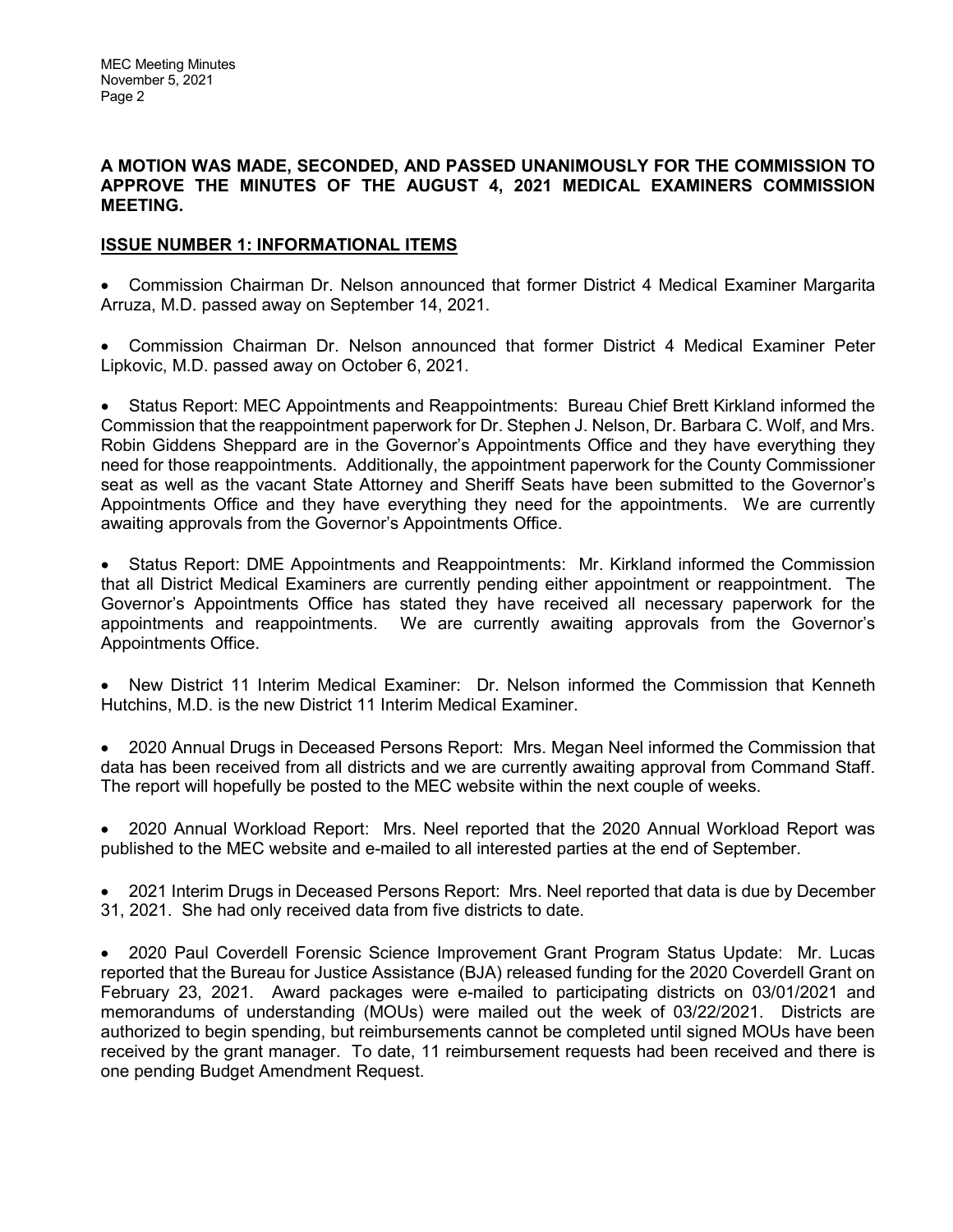# **ISSUE NUMBER 2: UNIDENTIFIED DECEASED INITIATIVE**

Mr. Lucas reported the following success story from District 11:

In April 1989, skeletal remains of a black female were found in a field in Miami-Dade County. Efforts to identify the decedent were attempted, but to no avail. The decedent remained unidentified.

In January 2020, the case was reopened by the Miami-Dade Medical Examiner Department in an attempt to identify the decedent. DNA samples were submitted to the University of North Texas Center for Human Identification. The NamUs database was searched for missing person leads and had a profile for missing person Eva Murphy. Miami-Dade Police Department Detective Suzanne Gowdie was contacted and collected family reference samples for the missing person to compare to the decedent. In July 2021, the decedent was identified as Eva Murphy and next of kin was notified.

Mr. Lucas reported the following success story from District 19:

On June 1, 2021, the St. Lucie County Sheriff's Office was dispatched to 7410 S US Highway 1 in Port St. Lucie in reference to a deceased individual. Upon arrival, Deputy Sheriff Boyce made contact with a landscaper who was in charge of the property. The landscaper had entered the wooded area behind the building to relieve himself when he smelled a foul odor. As he went deeper into the wooded area to investigate, he discovered what appeared to be human remains on the ground. Deputy Sheriff Boyce and Crime Scene Investigator Limb advised the remains were in an advanced state of decomposition with marked skeletonization. The decedent mandible, skull, and several vertebrae were discovered. There was a noose hanging from a tree above where the decedent's remains were found. There was no evidence on scene to suggest foul play contributed and there were no personal effects recovered from the scene to offer a tentative identification of the remains.

On June 10, 2021, the case was entered into NamUs and on June 17, 2021, the remains were sent to the CA Pound Lab for examination. Due to the decomposition of the remains, quality fingerprints were not obtainable. After several efforts and persistence working to rehydrate the fingers, Chief Medical Examiner Patricia Aronica, M.D., was able to obtain fingerprints from the decedent's right hand and they were uploaded into NamUs.

On August 27, 2021, FBI Latent Print Examiner Bryan Johnson was able to make a positive comparison/identification for Mark Clausi. St. Lucie County Detective Scuoppo was notified of the positive identification and he was able to contact next of kin in Kingston, NY.

Mr. Lucas reported the following success story from District 20:

According to the Collier County Sheriff's Office, on February 3, 1981, people found the skeletal remains of a man wrapped in an electric blanket at a remote site in Immokalee. DNA confirmed the body belonged to James Leander Sanders of Tennessee. The body did not have identification with it and investigators believed the body had been out in the elements for months. An autopsy determined the man died from blunt force trauma to his head, but investigators at the time were unable to identify him or develop any viable suspects.

Two years ago, homicide detectives took another look at the case. They submitted a tooth from the victim to DNA Labs International which, after analysis, obtained a partial DNA profile in February 2020. The Florida Department of Law Enforcement entered the partial profile into CODIS, the FBI's national database for DNA. The team submitted the additional bone to the University of North Texas for similar testing in October while detectives waited for a CODIS match. Detectives received notification from the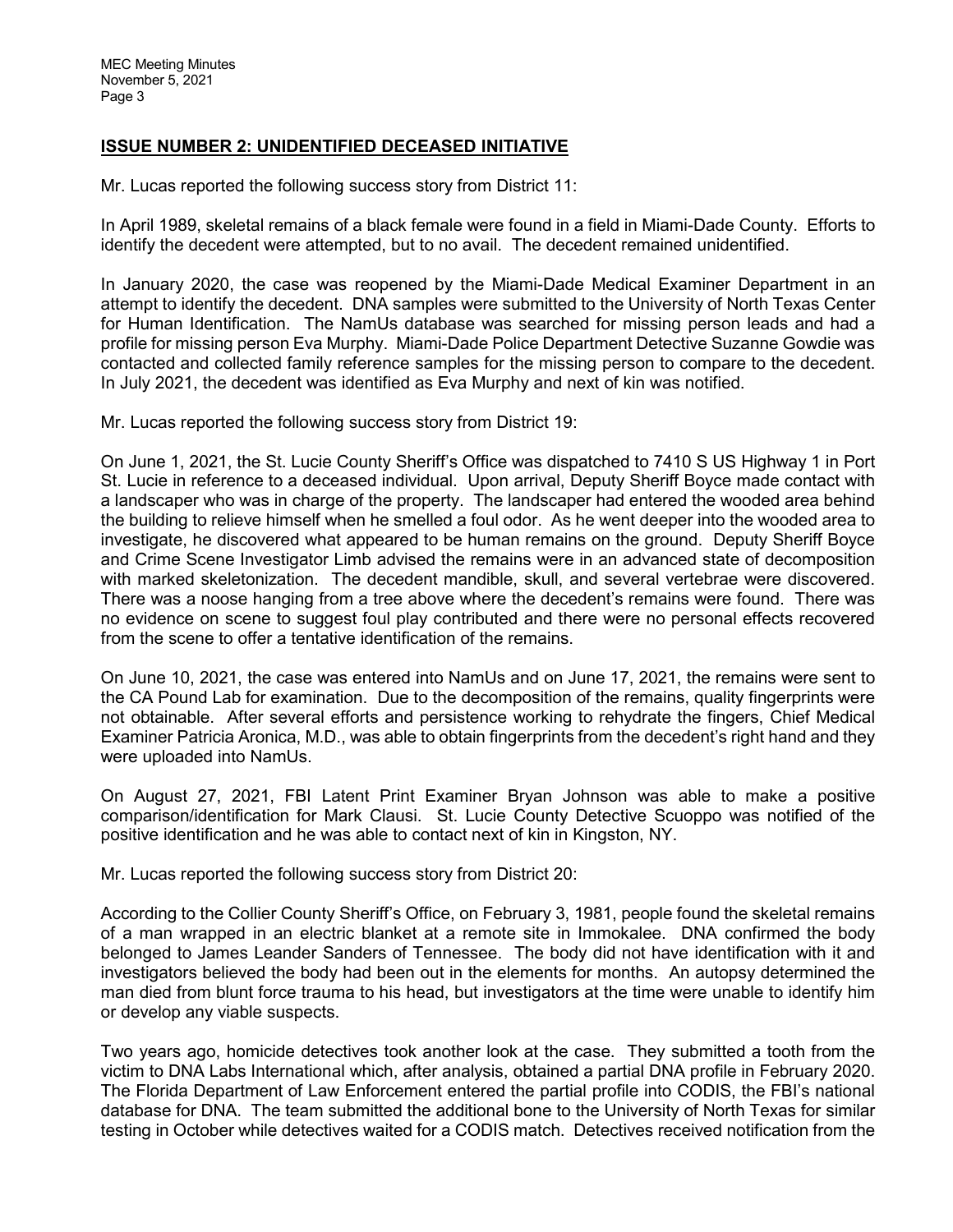university that the DNA matched that of Sanders' relatives on file. The Rutherford County Sheriff's Office in Tennessee had obtained DNA from Sanders' brother, sister, and two children in 2015 and entered their profiles into CODIS.

Sanders was 32 when he was last seen on January 1, 1978, at a bus stop in Tennessee on his way to North Carolina where he planned to work on his aunt's tobacco farm. He decided to hitch a ride instead and never arrived at his aunt's farm.

## **ISSUE NUMBER 3: POTENTIAL DRUG REPORT CHANGES**

Mr. Kirkland made a recommendation to the Commission to add xylazine as a tracked drug for the Drugs Identified in Deceased Persons Report. Xylazine is a veterinary drug used as a sedative, but has started to be commonly mixed with fentanyl, cocaine, and heroin. He reported that between 2019 and 2020 there was almost a 300 percent increase in voluntarily reported occurrences of xylazine found in deceased persons. Dr. Goldberger agreed that it was a wise idea to start tracking xylazine. He went on to say that it is the most prevalent emerging drug in the State of Florida now and is also emerging across the United States. Unfortunately, it is currently unknown what its role is in drug overdose deaths, but some offices are including it on death certificates and others are only mentioning it as being present in their reports. At this point, there may only one lab in country that is quantifying xylazine. It was and continues to be prevalent in Puerto Rico, which is where the original cases were reported about 10 years ago. It is also now fairly common in Philadelphia.

Dr. Nelson asked if xylazine is replacing levamisole as a cutting agent for cocaine. Dr. Goldberger said that it wasn't and that he continues to see levamisole at the same rate as usual. He went on to say that it is a sedative used for animals and that it has never been approved for use in humans. The effect it has on humans is unknown. Furthermore, it is not a scheduled drug, even in veterinary practices.

Dr. Nelson asked if there were any other drugs on the report with a 300 percent increase in occurrences. Mr. Kirkland and Mrs. Neel said that nothing jumped out at them like xylazine, but they could check the report to confirm.

Dr. Nelson asked if there would be any benefit in having the Attorney General's Office schedule xylazine. Dr. Goldberger said he didn't know what the rules are in the State of Florida, but it has to be proven that the drug or substance is harmful. At the moment, the data on any physiological harm to humans is not available. Dr. Nelson clarified that we know it is present in drug overdose deaths, but we do not know what it is doing. Dr. Goldberger confirmed and said that part of the part of the reason is that labs are not quantifying xylazine routinely. The University of Florida lab is beginning to develop a method so they can quantitate xylazine in the blood. However, all the labs that are used by the State's Medical Examiner Offices can identify xylazine in testing.

Mr. Cofer asked what the raw numbers were in regards to the amount of cases involving xylazine. Mr. Kirkland said that in 2019 there were 17 cases where it had been listed as being present. In 2020, that number jumped up to 67. This follows a similar trend that was seen with gabapentin a few years ago. Dr. Goldberger added that xylazine is not an obligatory report to the MEC for the drug report, so there are almost certainly more instances of its presence not being reported currently. He also said that, from what he has seen in through the first 10 months of 2021, the occurrences of xylazine are increasing even more.

Dr. Nelson asked again if xylazine was being used as a cutting agent for the other drugs. Dr. Goldberger said that he does not recall seeing a xylazine-only drug overdose death. Mrs. Neel said that she could